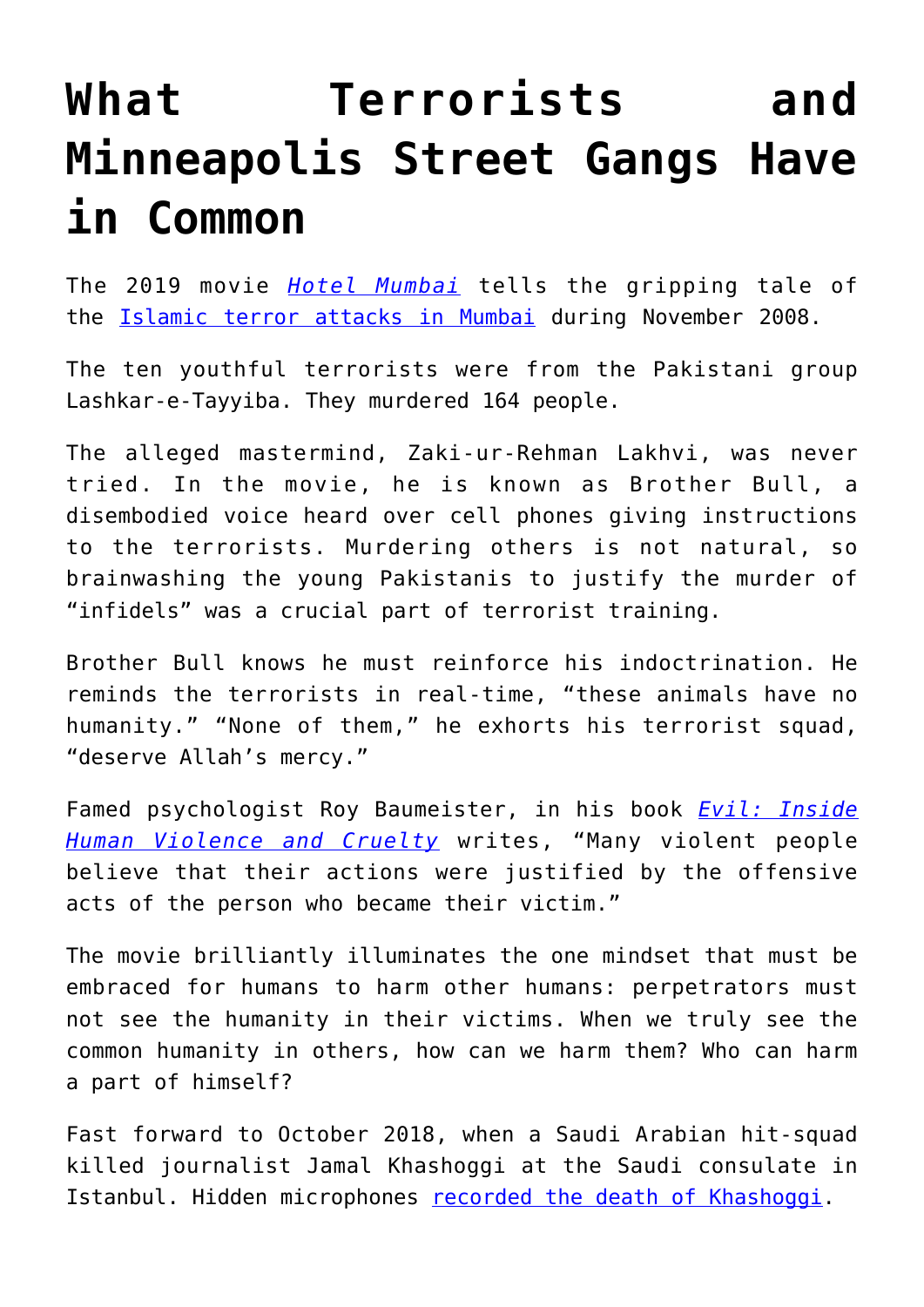Khashoggi, a writer for The Washington Post, and a critic of the Saudi regime, went to the consulate for a marriage license. After arriving, a 15-member hit squad dragged him to a back room, where he was referred to as "the animal to be sacrificed."

Dr. Salah Muhammed Tubaigy, the head of Forensic Evidence at the Saudi General Security Department dismembered Khashoggi's body. Tubaigy chillingly explains:

*I've always worked on cadavers. I know how to cut very well.*

*I have never worked on a warm body though, but I'll also manage that easily. I normally put on my earphones and listen to music when I cut cadavers. In the meantime, I sip on my coffee and smoke.*

*After I dismember it, you will wrap the parts into plastic bags, put them in suitcases and take them out.*

Tubaigy is a doctor who justifies his murderous ways by thinking he performs his evil work on something less than a human being.

Committing unspeakable crimes because you see others as animals is not limited to attacks like these in Mumbai and Istanbul.

In downtown Minneapolis, there has been a recent spate of muggings by gangs of violent youths who steal the phones and wallets of their victims. [Video evidence of the attacks show](https://minnesota.cbslocal.com/2019/09/16/20-arrested-18-charged-in-brutal-downtown-minneapolis-robberies/?fbclid=IwAR1SHWMLjU2aTZBP9x9TTD9VBwNSMaFoI_daIZOI3btwYQ1PpxpdOYy-BcE%20stopmed%20run%20bicyle) [that](https://minnesota.cbslocal.com/2019/09/16/20-arrested-18-charged-in-brutal-downtown-minneapolis-robberies/?fbclid=IwAR1SHWMLjU2aTZBP9x9TTD9VBwNSMaFoI_daIZOI3btwYQ1PpxpdOYy-BcE%20stopmed%20run%20bicyle) after pummeling victims, gang members took running leaps to jump on their now prone bodies and ran over them with bicycles. These gang members, like all violent criminals, cannot see the humanity in others.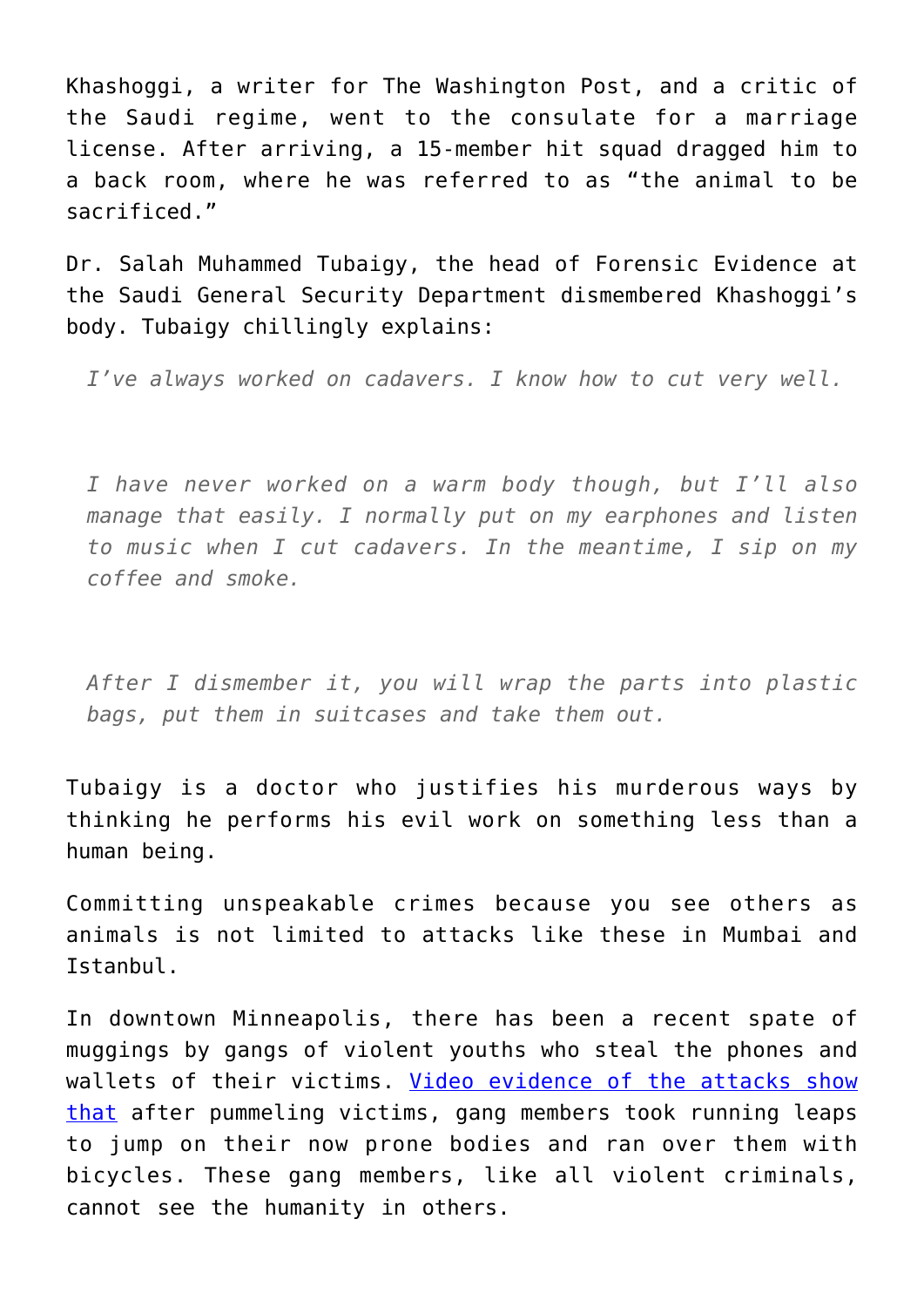Notice your reaction to the gang violence video. Did you, for a moment, lose sight of the humanity of the gang members and think of them as animals?

Hannah Arendt, in her seminal book *[Eichmann in Jerusalem: A](https://www.amazon.com/gp/product/0143039881/ref=as_li_qf_asin_il_tl?ie=UTF8&tag=intelltakeo0d-20&creative=9325&linkCode=as2&creativeASIN=0143039881&linkId=125d45631e251dccb4bbe629d71faed7) [Report on the Banality of Evil](https://www.amazon.com/gp/product/0143039881/ref=as_li_qf_asin_il_tl?ie=UTF8&tag=intelltakeo0d-20&creative=9325&linkCode=as2&creativeASIN=0143039881&linkId=125d45631e251dccb4bbe629d71faed7)*, reports on the Adolf Eichmann trial. Arendt's idea that evil can be banal was and is still controversial.

Most people think murderous acts are perpetuated only by monstrous people. Arendt didn't deny the existence of such monsters, but she dug deeper. She wondered how ordinary people could fail to see the humanity in those they were harming and succumb to evil?

Amos Elon, in his introduction to Arendt's book, points to her conclusion that "Eichmann's inability to speak coherently in court was connected with his incapacity to think, or to think from another person's point of view." Elon continues:

*[Eichmann's] shallowness was by no means identical with stupidity. He personified neither hatred or madness nor an insatiable thirst for blood, but something far worse, the faceless nature of Nazi evil itself, within a closed system run by pathological gangsters, aimed at dismantling the human personality of its victims.*

The Nazis, Elon writes, "had succeeded in turning the legal order on its head, making the wrong and the malevolent the foundation of a new 'righteousness.'" With enough propaganda, "civil norms" can be redefined and "decent instincts" inherent in people are "no longer to be taken for granted."

[Maria Popova observes](https://getpocket.com/explore/item/hannah-arendt-on-love-and-how-to-live-with-the-fundamental-fear-of-loss) that Arendt borrowed from Saint Augustine "the phrase amor mundi" which means "love of the world." Arendt was not pointing to romantic love but a love of humanity. Tyranny and evil flourish when we make "other human beings irrelevant."